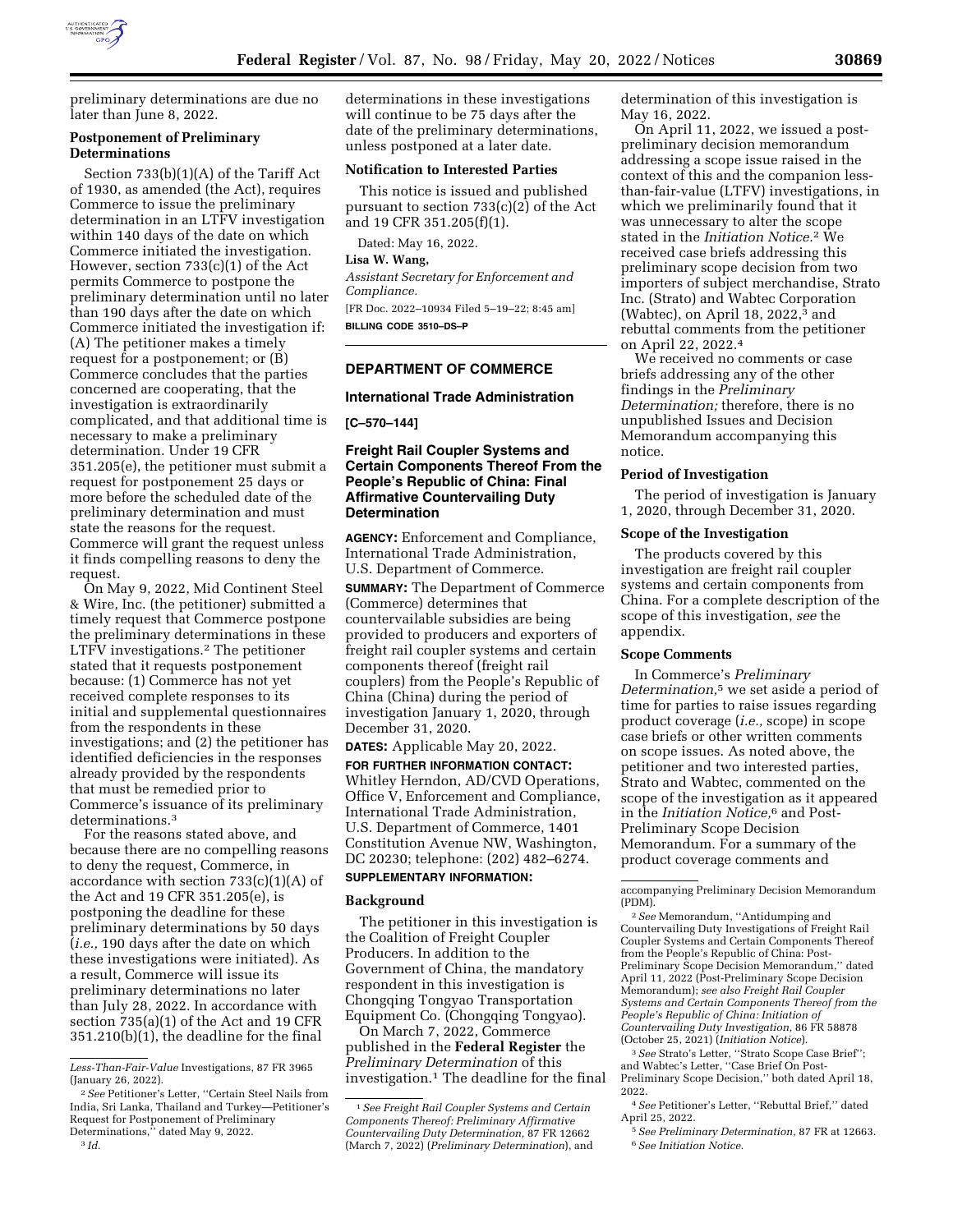rebuttal comments, and an analysis of all comments received, *see* the final scope memorandum, which will be issued prior to, or in conjunction with, the final determination in the companion LTFV investigation from China.7 For the reasons discussed in the final scope memorandum, Commerce is not modifying the scope language as it appeared in the *Initiation Notice. See*  the final ''Scope of the Investigation'' in the appendix to this notice.

## **Analysis of Subsidy Programs— Adverse Facts Available (AFA)**

For purposes of this final determination, we relied solely on facts available pursuant to section 776 of the Tariff Act of 1930, as amended (the Act), because neither the Government of China nor the selected mandatory respondent, Chongqing Tongyao, participated in this investigation. Furthermore, as stated in our *Preliminary Determination,* CRRC Corporation Limited, CRRC Qiqihar Co., Ltd., China Railway Materials Group Co., Ltd., Shaanxi Haiduo Railway Technology Development Co., Ltd., China Railway Materials Group Co., Ltd., and Shaanxi Haiduo Railway Technology Development Co., Ltd. (collectively, non-participating companies) also withheld necessary information that was requested of them by Commerce, failed to provide information within the deadlines established, and significantly impeded this proceeding by failing to respond to Commerce's quantity and value questionnaires. Therefore, because the mandatory respondent, the nonparticipating companies, and the Government of China did not cooperate to the best of their abilities in responding to our requests for information in this investigation, we drew adverse inferences in selecting from among the facts otherwise available, in accordance with sections 776(a)–(b) of the Act. Consistent with the *Preliminary Determination,*8 we continue to apply AFA to determine the appropriate subsidy rates for this investigation. No interested party submitted comments on the subsidy rates selected in the *Preliminary Determination.* Thus, we made no changes to the subsidy rates for the final determination. A detailed discussion of our application of AFA is provided in the *Preliminary Determination.*9

## **All-Others Rate**

As discussed in the *Preliminary Determination,* Commerce based the selection of the all-others rate on the countervailable subsidy rate established for the mandatory respondent, in accordance with section 703(d) of the Act.10 Consistent with section  $705(c)(5)(A)(ii)$  of the Act, we made no changes to the selection of the all-others rate for this final determination.

### **Final Determination**

Commerce determines that the following estimated countervailable subsidy rates exist:

| Company                                                     | Subsidy rate<br>(ad valorem)<br>(percent) |
|-------------------------------------------------------------|-------------------------------------------|
| Chongging Tongyao Transportation<br>Equipment Co            | 265.99                                    |
| CRRC Corporation Limited                                    | 265.99                                    |
| CRRC Qiqihar Co., Ltd<br>China Railway Materials Group Co., | 265.99                                    |
| ht I<br>Shaanxi Haiduo Railway Tech-                        | 265.99                                    |
| nology Development Co., Ltd                                 | 265.99<br>265.99                          |

# **Disclosure**

The subsidy rate calculations in the *Preliminary Determination* were based on AFA.11 As noted above, there are no changes to the calculations for this final determination. Thus, no additional disclosure is necessary.

## **Continuation of Suspension of Liquidation**

In accordance with section 705(c)(4)(A) of the Act, Commerce intends to instruct U.S. U.S. Customs and Border Protection (CBP) to continue to suspend the liquidation of all appropriate entries of subject merchandise, as described in the appendix of this notice, entered, or withdrawn from warehouse, for consumption on or after March 7, 2022, which is the date of publication of the affirmative *Preliminary Determination*  in the **Federal Register**, at the cash deposit rates indicated above. These suspension of liquidation instructions will remain in effect until further notice.

If the U.S. International Trade Commission (ITC) issues a final affirmative injury determination, we intend to issue a countervailing duty order, continue to require a cash deposit of estimated countervailing duties for such entries of subject merchandise in the amounts indicated above, in accordance with section 706(a) of the Act. If the ITC determines that material injury, or threat of material injury, does

not exist, this proceeding will be terminated, and all estimated duties deposited as a result of the suspension of liquidation will be refunded or canceled.

# **ITC Notification**

In accordance with section 705(d) of the Act, we intend to notify the ITC of our final affirmative determination that countervailable subsidies are being provided to producers and exporters of freight rail couplers from China. Because the final determination in this proceeding is affirmative, in accordance with section 705(b) of the Act, the ITC will make its final determination as to whether the domestic industry in the United States is materially injured, or threatened with material injury, by reason of imports of freight rail couplers from China no later than 45 days after our final determination.

If the ITC determines that material injury or threat of material injury does not exist, this proceeding will be terminated and all cash deposits will be refunded or canceled, as Commerce determines to be appropriate. If the ITC determines that such injury does exist, Commerce intends to issue a countervailing duty order directing CBP to assess, upon further instruction by Commerce, countervailing duties on all imports of the subject merchandise that are entered, or withdrawn from warehouse, for consumption on or after the effective date of the suspension of liquidation, as discussed above in the ''Continuation of Suspension of Liquidation'' section.

## **Notification Regarding Administrative Protective Order (APO)**

In the event that the ITC issues a final negative injury determination, this notice will serve as the only reminder to parties subject to an APO of their responsibility concerning the destruction of proprietary information disclosed under APO in accordance with 19 CFR 351.305(a)(3). Timely written notification of the return/ destruction of APO materials or conversion to judicial protective order is hereby requested. Failure to comply with the regulations and terms of an APO is a violation which is subject to sanction.

# **Notification to Interested Parties**

This determination is issued and published pursuant to sections 705(d) and 777(i) of the Act, and 19 CFR 351.210(c).

<sup>7</sup>The deadline for Commerce's final determination in the companion LTFV investigation of freight rail coupler systems and certain components from China is May 23, 2022.

<sup>8</sup>*See Preliminary Determination* PDM at 5–16. 9 *Id.* 

<sup>10</sup>*See Preliminary Determination,* 87 FR at 12663. 11 *Id.,* 87 FR at 12662–63.